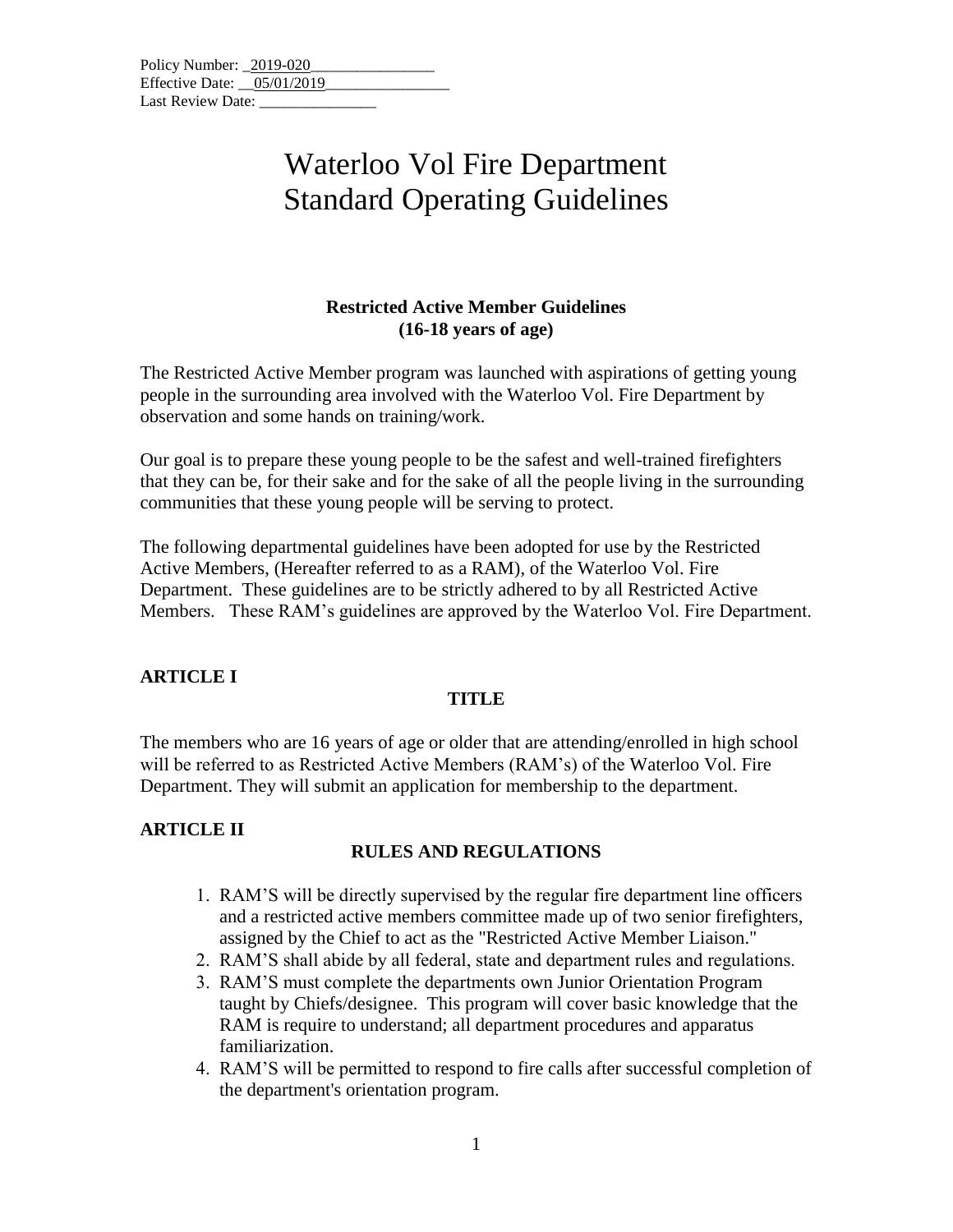5. RAM'S will be issued accountability tags that must be kept with their gear at all times. They are to follow Waterloo Vol. Fire Department rules regarding tag placement at operational scenes.

### **ARTICLE III**

### **RESTRICTIONS**

RAM'Ss are PROHIBITED from the following;

- 1. Operating any type of motorized vehicle in any fashion. (Ex: driving, operating pumps, ladders, etc.)
- 2. Entering a burning structure.
- 3. Directing traffic in any fashion.
- 4. Ascending ladders EXCEPT DURING TRAINING
- 5. Operating any power equipment consisting of all saws, hydraulic tools and pneumatic tools - EXCEPT DURING TRAINING
- 6. Answering calls on the NYS Thruway/Interstates.

### **ARTICLE IV**

### **DRIVING PERSONAL VEHICLES**

- 1. RAM'S who have a valid NYS driver's license are permitted to drive personal vehicles to the fire station.
- 2. At NO time is a RAM allowed to use a blue light or hazard lights (4-ways) while en route to the station for a call.
- 3. All speed limits and laws must be followed when responding to the station for a call.
- 4. The Waterloo Vol. Fire Department is in NO WAY RESPONSIBLE OR LIABLE for any moving violations by the RAM'S while en route to the station.
- 5. RAM'S should report directly to the fire station for ALL incidents.
- 6. UNDER NO CIRCUMSTANCES ARE RAM'S PERMITTED TO RESPOND DIRECTLY TO ANY INCIDENT BY THEMSELVES OR WITH A PARENT. They are allowed to respond directly to the scene in a personal vehicle operated by a line officer or a senior member of the department.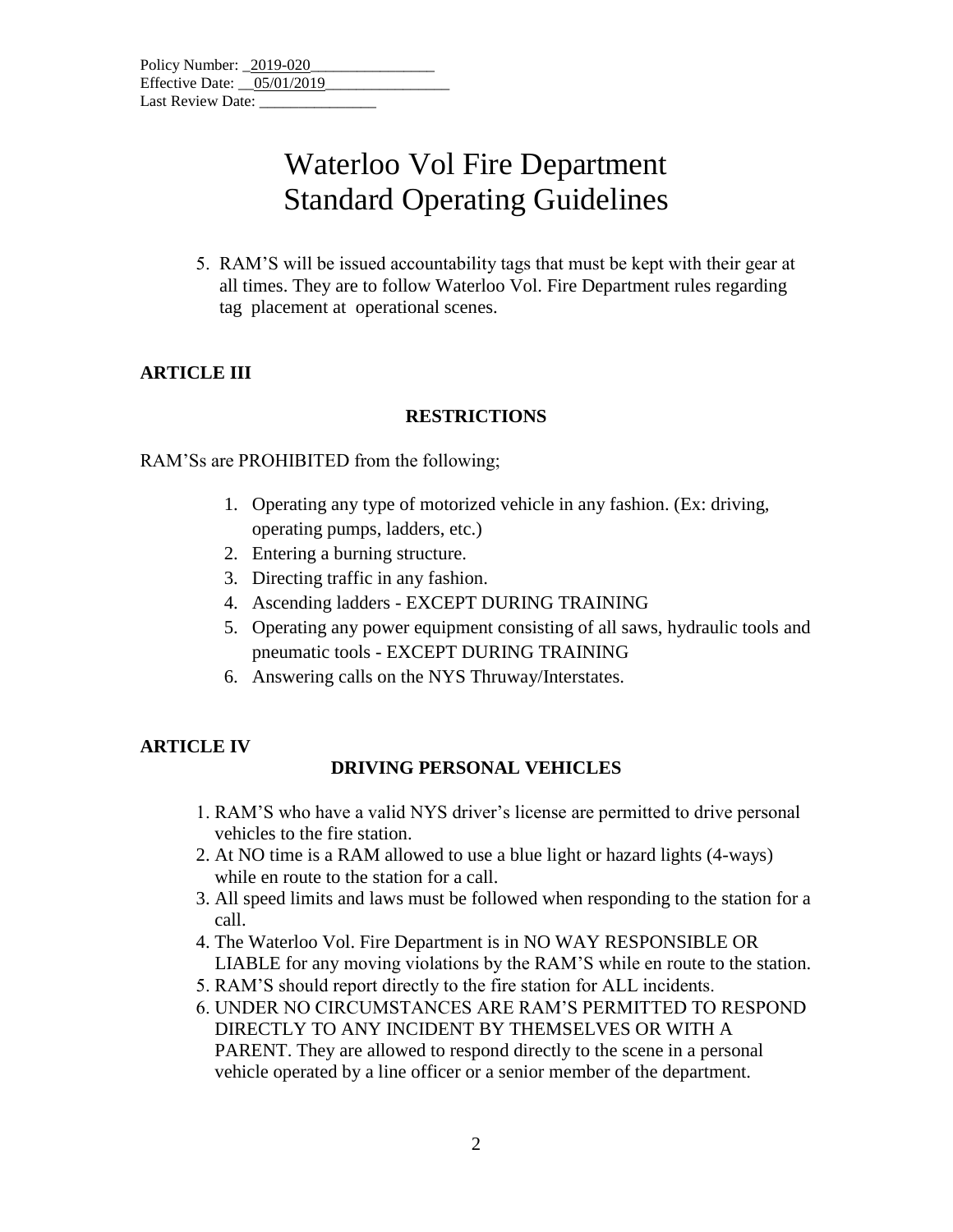7. Failure by any RAM'S to abide by these rules listed above will result in 30 days suspension from calls and possible expulsion from the department following the procedure defined in the RAM'S agreement.

### **ARTICLE V RESPONDING TO AN INCIDENT ON THE APPARATUS**

- 1. RAM'S shall don appropriate personal protective equipment (PPE) before boarding any pieces of fire apparatus.
- 2. When riding a piece of apparatus, RAM'S shall position themselves in a seat with a seat belt in place and securely fastened.
- 3. A maximum of two (2) RAM'S are permitted on any responding apparatus at any time unless directed by an officer in charge. A RAM'S will relinquish a seat to a senior firefighter when requested by the senior member or the officer in charge of the apparatus. The RAM'S will have to go in another apparatus or standby at the station.
- 4. RAM'S responding to any incident will remain with the apparatus until orders are given by the office in charge of the apparatus or the incident commander.
- 5. RAM'S shall at NO time start, attempt to start, or move any piece of fire apparatus at any time.

### **ARTICLE VI**

### **MOTOR VEHICLE INCIDENTS**

- 1. At motor vehicle incidents NO RAM'S will be permitted to assist with traffic control. All traffic control operations will be assigned to senior members or fire police.
- 2. All RAM's shall report to Rescue 1641 for assignment.
- 3. No RAM shall have any exposure to injured or deceased victims.

### **ARTICLE VII**

### **BRUSH FIRES**

1. RAM'S may assist in the extinguishing of brush fires using portable extinguishes, rakes, low-pressure hoses, etc.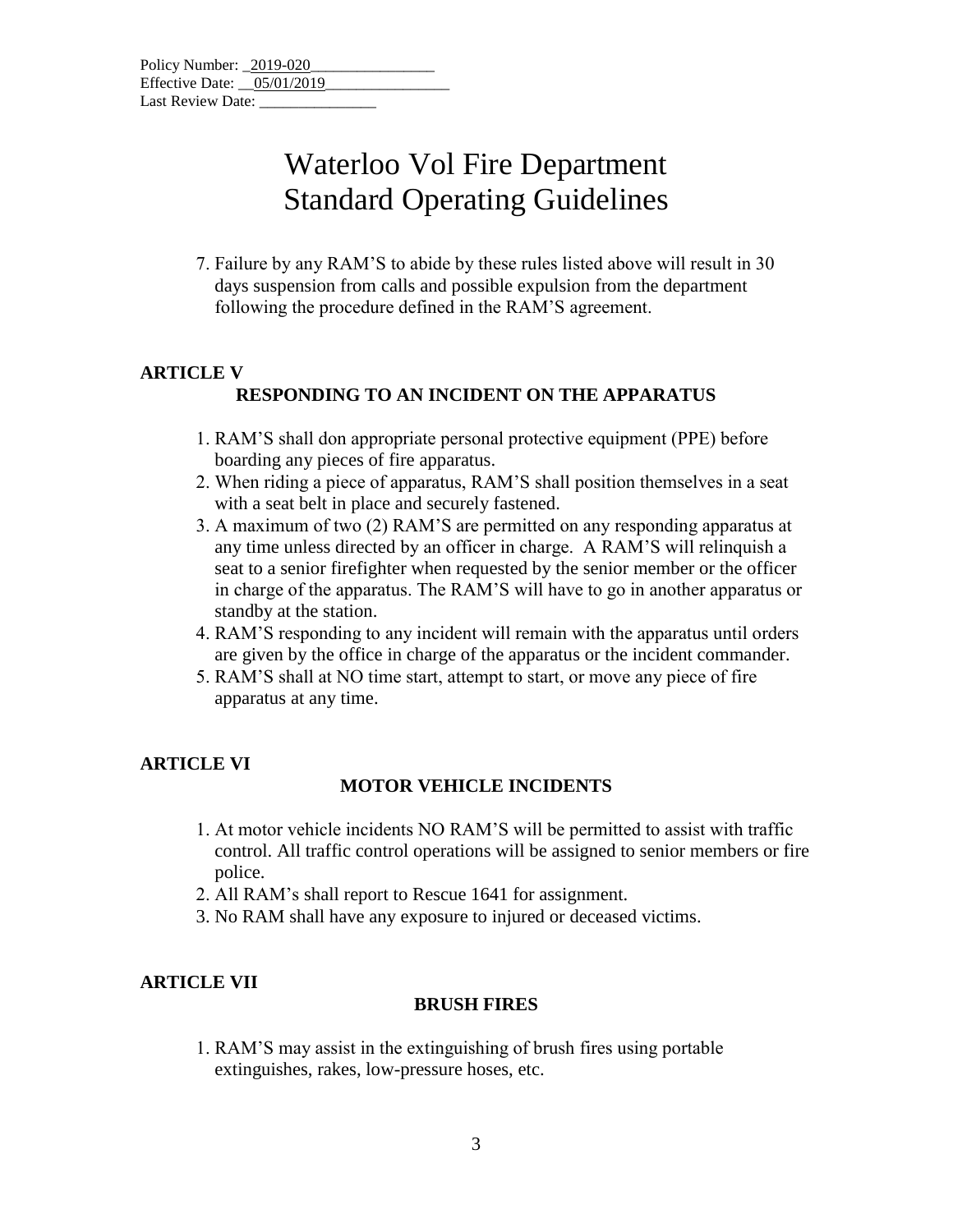- 2. RAM'S responding on the apparatus to a brush fire shall wear full PPE at all times unless otherwise directed by the incident commander.
- 3. While working at a brush fire, all RAM'S must work in pairs with a senior member or line officer at all times.

### **ARTICLE VIII**

#### **STRUCTURE FIRES**

- 1. RAM'S shall assist the department by being support personnel at all structure fires. Duties will include the changing of SCBA cylinders, setting up drop tanks, getting tools needed by senior firefighters from the apparatus, and any other task assigned by the senior firefighters.
- 2. RAM'S are to perform their duties as ordered by the line officer of the apparatus or the incident commander. After an assignment has been completed, the Restricted Active Member shall report back to their appropriate officer until another assignment is given.
- 3. RAM'S are not permitted at any time while on the scene of a fire to operate any hose lines (other than a garden hose) neither during the initial attack They are permitted to operate hose lines after the fire has been knocked down, including salvage and overhaul operations, ONLY when directed by incident commander.
- 4. AT NO TIME during any phase of a structure fire are RAM'Ss permitted to enter the involved structure. After the incident commander has deemed the incident under control; it is at the discretion of the incident commander to deem it safe for the RAM'S to enter the structure with a senior firefighter.
- 5. RAM'S shall assist with the clean-up following all incidents, unless he/she has been excused by the officer in charge or the incident commander. Clean-up shall consist of re-packing hose lines, washing apparatus, cleaning hand tools, cleaning the SCBAs, and any other duties assigned by the officer.

### **ARTICLE IX**

#### **TRAINING**

1. RAM'S shall make an attempt to attend all training sessions, meetings, social events, and fundraisers, taking in consideration and keeping in mind that school takes precedence over all fire department activities.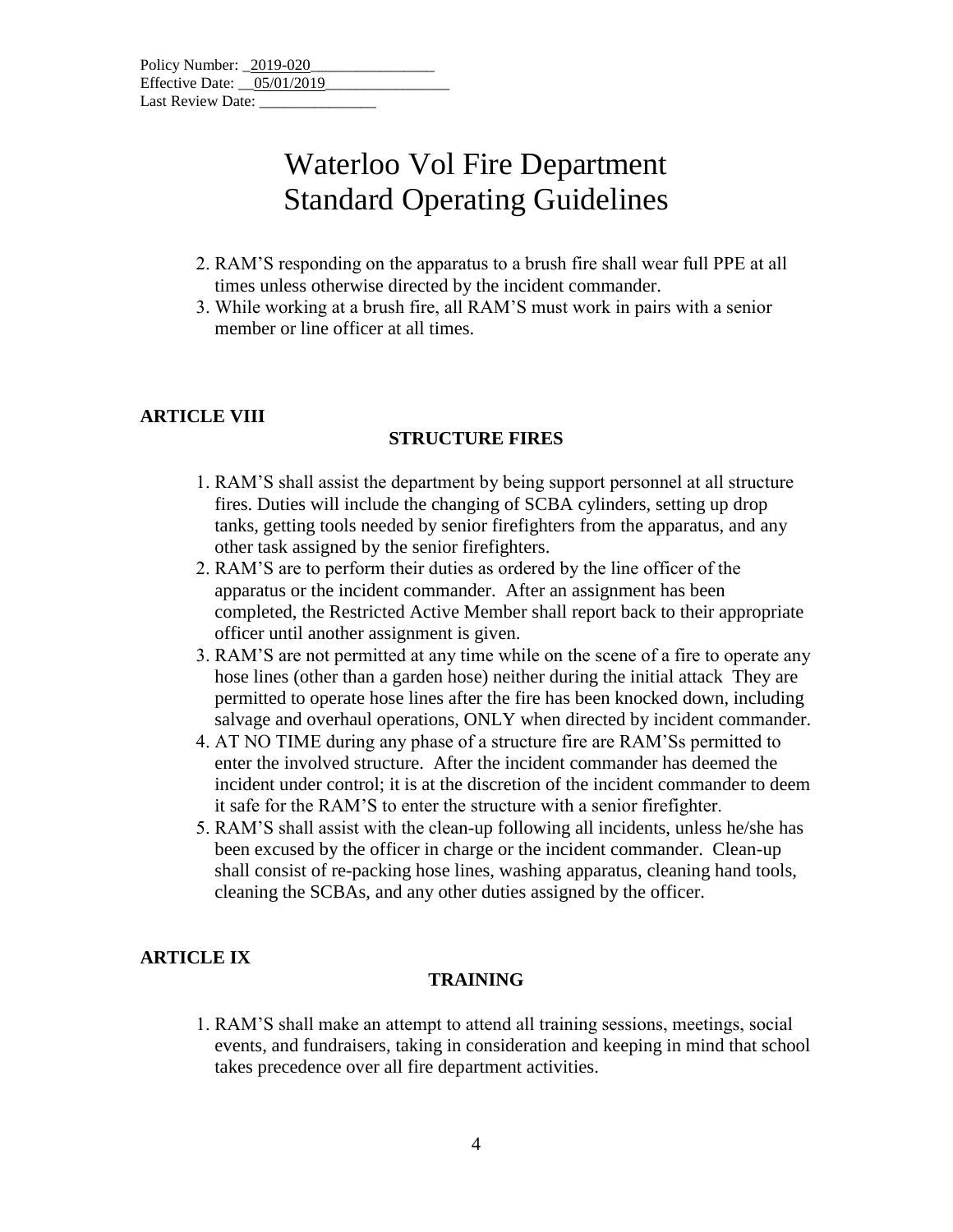| Policy Number: 2019-020      |  |  |  |
|------------------------------|--|--|--|
| Effective Date: $05/01/2019$ |  |  |  |
| Last Review Date:            |  |  |  |

- 2. RAM'S shall make every attempt to attend all weekly training sessions of the fire department. If unable to attend they will notify a Chief or RAM'S liaison. Failure to do so will require a meeting with the Chiefs to discuss a consequence.
- 3. All outside training by a RAM'S will be approved by the Chief before he/she attends and with parental consent.
- 4. All outside training classes that result in a certificate will require a copy be given to the Chief and placed in the members personnel file.

### **ARTICLE X**

#### **PROBATION**

- 1. Every RAM shall begin and complete a probationary period of at least six (6) months and up to twenty-four (24) months, but no longer than twelve (12) months after the Restricted Active Member turns eighteen (18).
- 2. While on probation, the RAM'S will attend the department's monthly meetings. The RAM'S will have no voting rights while on probation.
- 3. RAM'S on probation may be asked by an executive officer to remove themselves from any meeting.
- 4. RAM'S will not be able to hold any firematic or social office.
- 5. RAM'S can be asked to be on a committee, but have no voting privileges.

#### **WATERLOO VOL. FIRE DEPARTMENT RESTRICTED ACTIVE MEMBERSHIP RULES AND REGULATIONS:**

The following rules and regulations have been established to govern the conduct and actions of all Waterloo Vol. Fire Department RAM'S. Failure to comply with any or all regulations shall result in appropriate disciplinary actions.

- 1. RAM'S shall obey Waterloo Vol. Fire Department constitution, by-laws, house rules and all other rules and regulations.
- 2. RAM'S shall maintain all passing school grades (Refer to Report Card Policy)
- 3. No horseplay, wrestling, physical conduct, sexual harassment or fighting shall be tolerated on or about the organization and its property. This includes sexual harassment issues with any member of the fire department or public at large.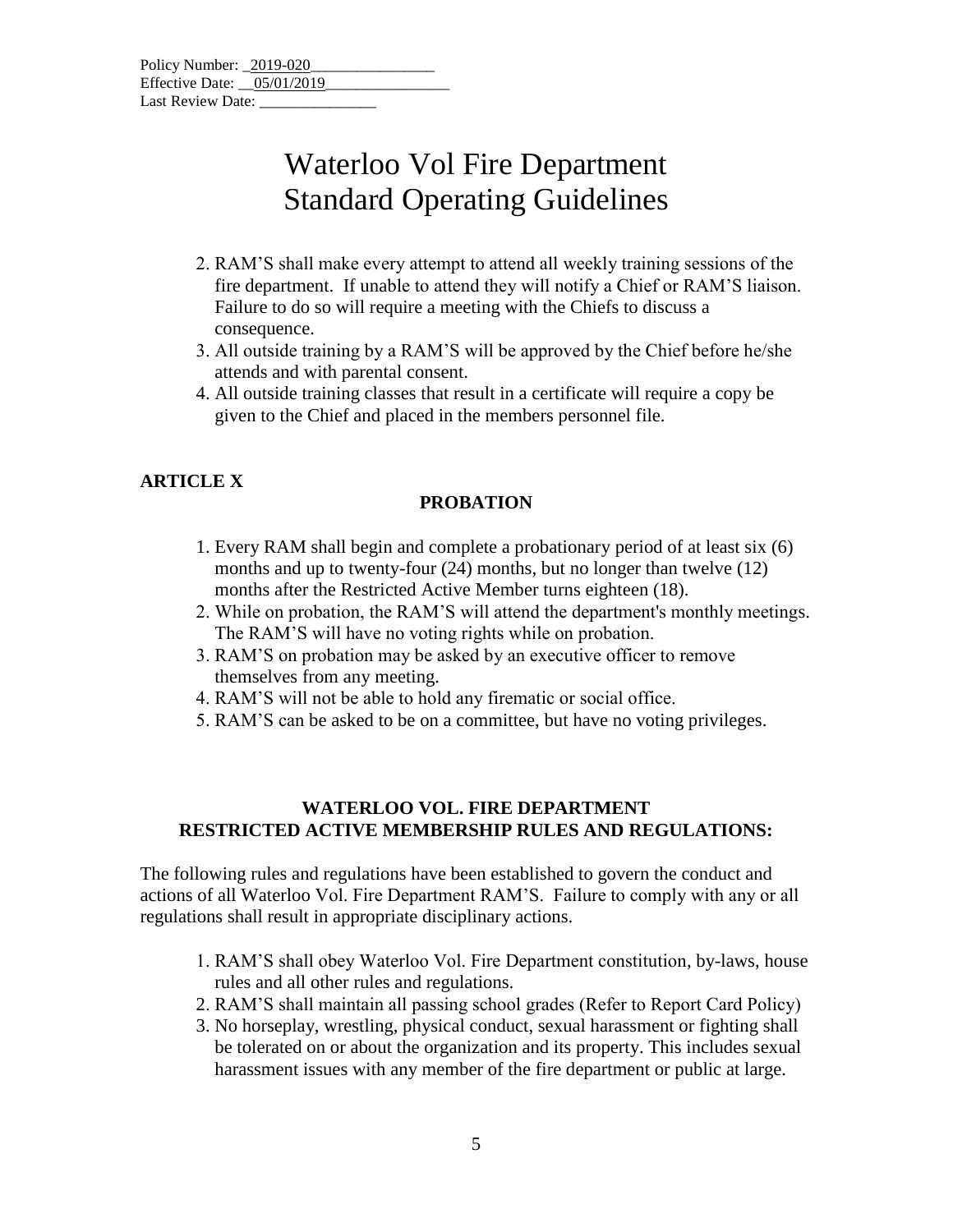| Policy Number: 2019-020      |  |  |  |
|------------------------------|--|--|--|
| Effective Date: $05/01/2019$ |  |  |  |
| Last Review Date:            |  |  |  |

- 4. Smoking and use of tobacco or chewing tobacco is prohibited on fire department property.
- 5. Gambling is prohibited on fire department property.
- 6. Use of profane language will not be tolerated.
- 7. No RAM'S shall be permitted inside the Chiefs Office unsupervised without a senior member or line officer. They are also not permitted to use any department computer unless direct by a line officer.
- 8. RAM'S are forbidden to operate departmental owned apparatus.
- 9. RAM'S shall be respectful of all officers, firefighters, auxiliary and the general public. RAM'S are encouraged to address line officers by their rank.
- 10. RAM'S shall be under the direct supervision of a line officer or senior member at the Fire Chiefs discretion.
- 11. RAM'S must wear full PPE while at all emergency incidents and training sessions regardless of permitted duties.
- 12. RAM'S 16 and 17 years of age will be required to have parental documentation in order to participate in Waterloo Vol. Fire Department activities.
- 13. No RAM'S will be allowed to carry a department pager on school grounds during normal classroom hours.
- 14. No RAM'S will be allowed to respond to calls during normal classroom hours, unless requested by the incident commander or officer in charge AND written permission given by the School Principal.
- 15. No RAM'S will be allowed to respond to any calls on NYS Thruway or Interstates. During these types of calls the RAM'S is to report to the station and stand by until released by the officer in charge or incident commander.
- 16. Any RAM'S requesting to leave an emergency scene with a parent shall report to the incident commander, safety officer and shall be required to obtain all of their accountability tags, before departing the scene.

### **WATERLOO VOL. FIRE DEPARTMENT REPORT CARD POLICY**

The intent of the report card policy is to insure that the fire department is not responsible for high school students failing their academic studies. This policy applies to all students in school no matter of their age.

- 1. The Fire Chief will submit a list of all school students that belong to Waterloo Vol. Fire Department to the school at the beginning of the school year.
- 2. The Fire Chief will obtain a list from the school district of tentative dates that report cards will be issued.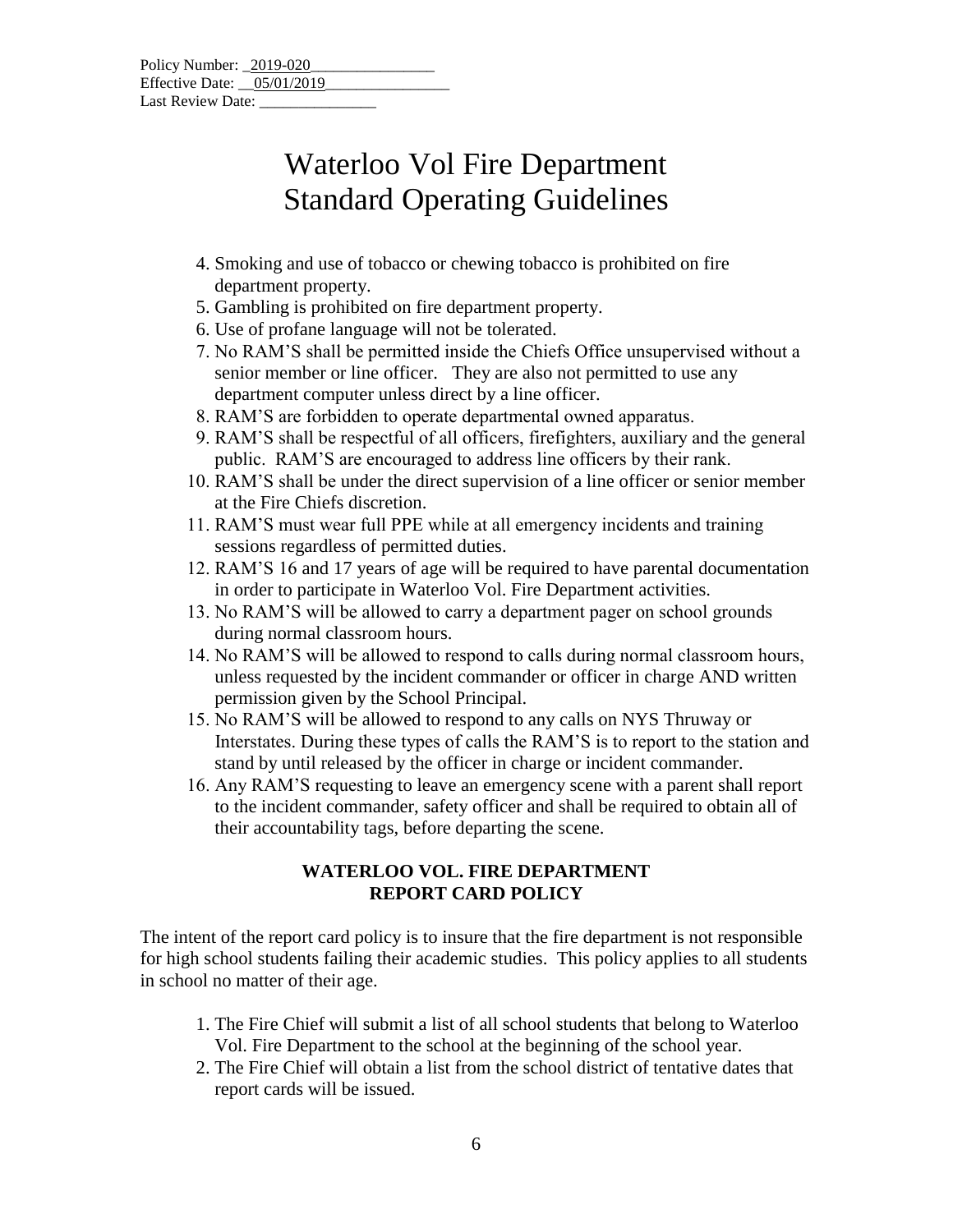| Policy Number: 2019-020    |  |
|----------------------------|--|
| Effective Date: 05/01/2019 |  |
| Last Review Date:          |  |

- 3. The student must submit a copy of their report card to the Fire Chief or the restricted active member liaison within seventy-two (72) hours after being issued.
- 4. If the Fire Chief or restricted active member liaison member doesn't receive a copy of the report card with seventy-two (72) hours, an immediate suspension for 14 days will take place. (Unless special situations warrant delay, determination to be made by the Fire Chief)
- 5. After submitting the report card to the Fire Chief and or restricted active member liaison, the following will take place:
	- A. For any failing grades below a 65, an automatic 14 day suspension will take place.
	- B. Before the 14 day suspension is over, the Fire Chief will contact the parent or guardian to see if the failing grade has improved.
	- C. If the parent or guardian reports in writing that the grade has improved, the student's suspension will be revoked. But if the student is still failing, the suspension will remain in effect an additional 14 days. This will continue until the student is passing.
- 6. Any member that is in school must not be on fire department property on school nights after 2200 (10 PM) unless involved in a training session, company meeting, or function.

**Any failure to abide by the procedures set forth in this document will result in a thirty (30) day suspension for the first offense.**

**If a second offense occurs, the party involved will face an expulsion hearing made up of the departments three Chiefs and Restricted Active Member Liaison. The Fire Chief will meet with the department membership to inform them of the results of the hearing.**

**If a Restricted Active Member is expelled, he/she can reapply for membership after ninety (90) days.**

**I also agree that there are no current restrictions on parent guardianship/custody/legal issues that the department needs to be made aware of. \_\_\_\_\_\_\_ (\*If not initialed, see next page)**

*I have read the Waterloo Vol. Fire Department Restricted Active Membership Operating Guidelines.*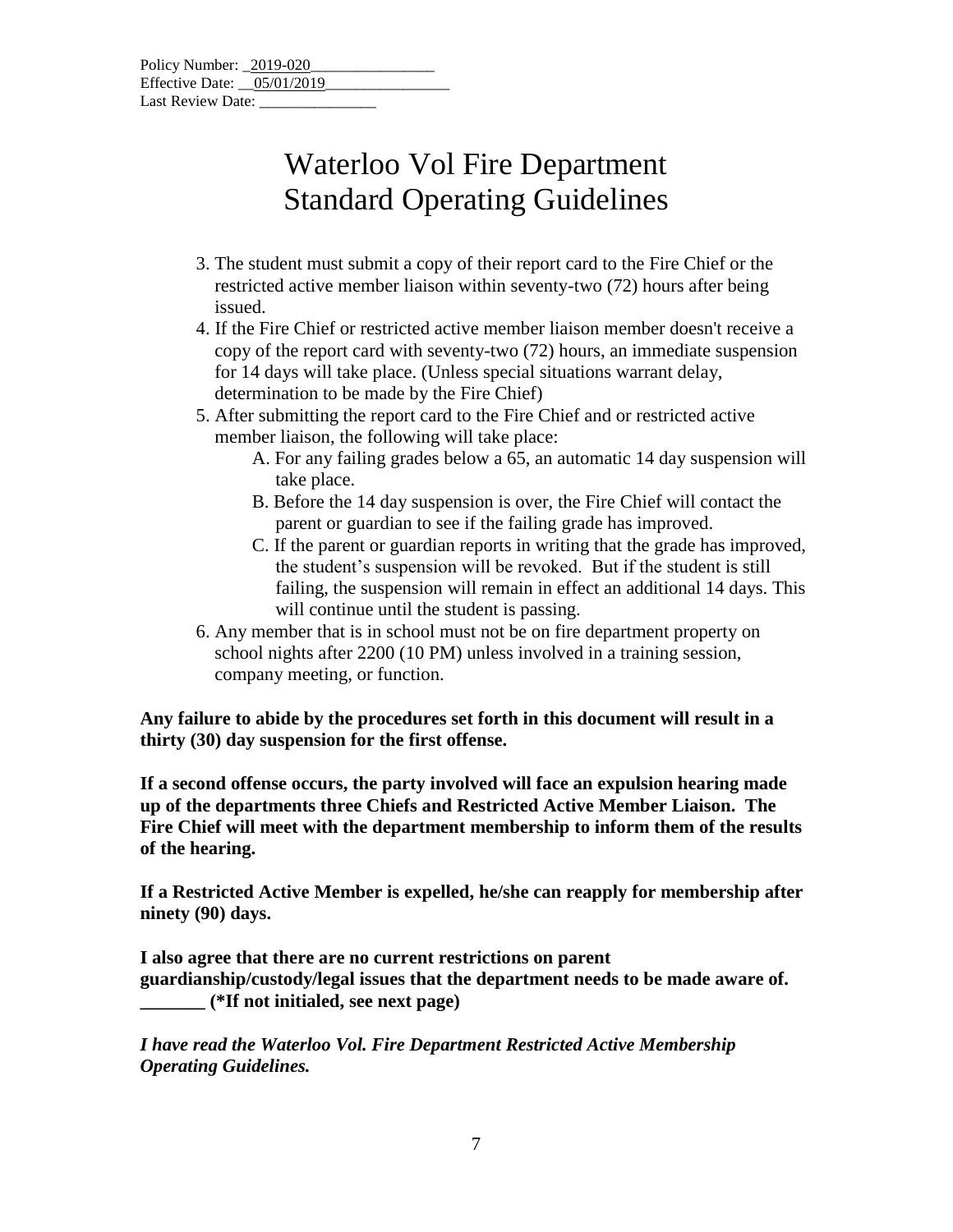*I understand everything that is written, and if any question should arise, I will contact the Restricted Active Member Liaison or the Fire Chief with any concerns.*

*I will follow these guidelines, and understand the consequences if I do not abide by them.*

**\_\_\_\_\_\_\_\_\_\_\_\_\_\_\_\_\_\_\_\_\_\_\_ \_\_\_\_\_\_\_\_\_\_\_\_\_\_\_\_\_\_\_\_**

**Parent or Guardian Restricted Active Member** 

**\_\_\_\_\_\_\_\_\_\_\_\_\_\_\_\_\_\_\_\_\_\_\_ \_\_\_\_\_\_\_\_\_\_\_\_\_\_\_\_\_\_\_\_**

**Fire Chief Date Effective** 

**Restricted Active Member Liaison**

**\_\_\_\_\_\_\_\_\_\_\_\_\_\_\_\_\_\_\_\_\_\_\_\_**

**\*Please be advised that there are special circumstances regarding parental custody/guardianship and restrictions related to; these are documented below.** 

**This may or may not include who is legally allowed to bring and pick up the RAM from an event and any orders of protection that may be in effect.**